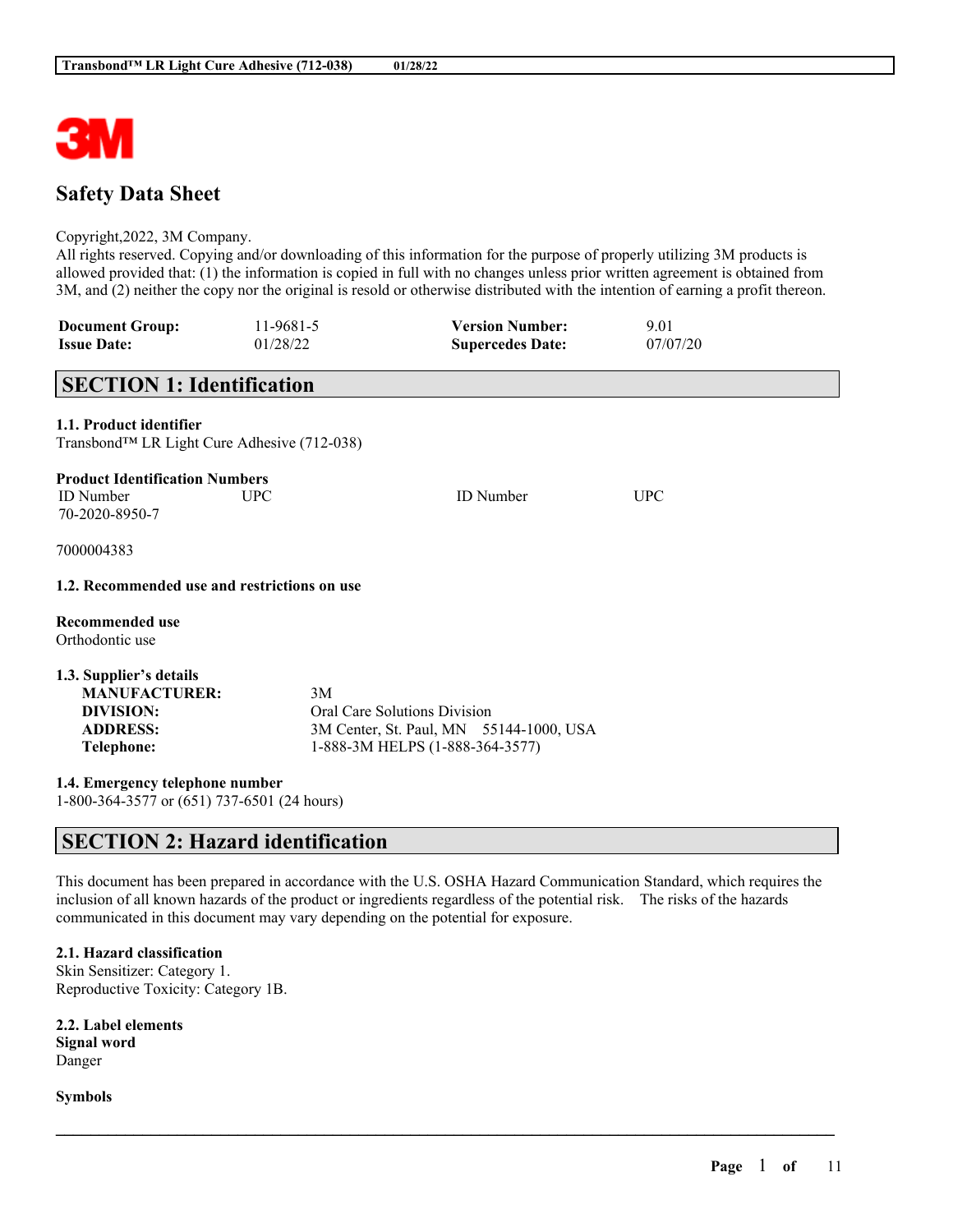Exclamation mark | Health Hazard |

**Pictograms**



**Hazard Statements** May cause an allergic skin reaction. May damage fertility or the unborn child.

### **Precautionary Statements**

### **Prevention:**

Obtain special instructions before use. Do not handle until all safety precautions have been read and understood. Wear protective gloves. Contaminated work clothing must not be allowed out of the workplace.

#### **Response:**

IF ON SKIN: Wash with plenty of soap and water. If skin irritation or rash occurs: Get medical advice/attention. Wash contaminated clothing before reuse. IF exposed or concerned: Get medical advice/attention.

### **Disposal:**

Dispose of contents/container in accordance with applicable local/regional/national/international regulations.

# **SECTION 3: Composition/information on ingredients**

| Ingredient                                              | C.A.S. No.  | $\%$ by Wt                  |
|---------------------------------------------------------|-------------|-----------------------------|
| Silane Treated Quartz                                   | 100402-78-6 | 75 - 85 Trade Secret *      |
| Bisphenol A Diglycidyl Ether Dimethacrylate<br>(BISGMA) | 1565-94-2   | 5 - 15 Trade Secret *       |
| Triethylene Glycol Dimethacrylate (TEGDMA)              | 109-16-0    | < 10 Trade Secret *         |
| Silane Treated Silica                                   | 68611-44-9  | $\leq$ 2 Trade Secret *     |
| N,N-DIMETHYLBENZOCAINE                                  | 10287-53-3  | $\leq 0.5$ Trade Secret $*$ |

\*The specific chemical identity and/or exact percentage (concentration) of this composition has been withheld as a trade secret.

# **SECTION 4: First aid measures**

### **4.1. Description of first aid measures**

#### **Inhalation:**

Remove person to fresh air. If you feel unwell, get medical attention.

#### **Skin Contact:**

Immediately wash with soap and water. Remove contaminated clothing and wash before reuse. If signs/symptoms develop, get medical attention.

 $\mathcal{L}_\mathcal{L} = \mathcal{L}_\mathcal{L} = \mathcal{L}_\mathcal{L} = \mathcal{L}_\mathcal{L} = \mathcal{L}_\mathcal{L} = \mathcal{L}_\mathcal{L} = \mathcal{L}_\mathcal{L} = \mathcal{L}_\mathcal{L} = \mathcal{L}_\mathcal{L} = \mathcal{L}_\mathcal{L} = \mathcal{L}_\mathcal{L} = \mathcal{L}_\mathcal{L} = \mathcal{L}_\mathcal{L} = \mathcal{L}_\mathcal{L} = \mathcal{L}_\mathcal{L} = \mathcal{L}_\mathcal{L} = \mathcal{L}_\mathcal{L}$ 

## **Eye Contact:**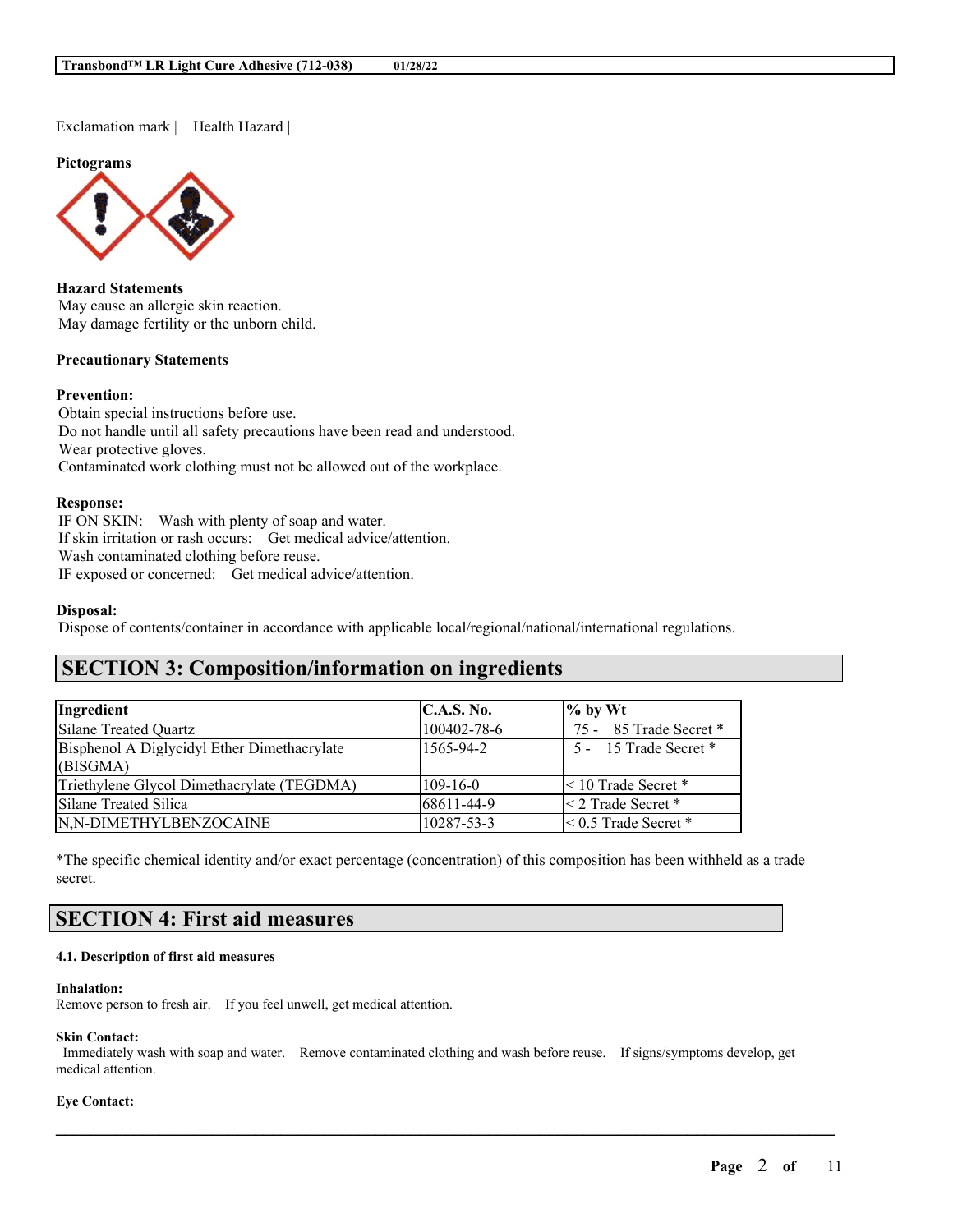No need for first aid is anticipated.

#### **If Swallowed:**

Rinse mouth. If you feel unwell, get medical attention.

#### **4.2. Most important symptoms and effects, both acute and delayed**

Allergic skin reaction (redness, swelling, blistering, and itching).

#### **4.3. Indication of any immediate medical attention and special treatment required** Not applicable

# **SECTION 5: Fire-fighting measures**

### **5.1. Suitable extinguishing media**

In case of fire: Use a fire fighting agent suitable for ordinary combustible material such as water or foam to extinguish.

### **5.2. Special hazards arising from the substance or mixture**

None inherent in this product.

### **Hazardous Decomposition or By-Products**

**Substance Condition**

Carbon monoxide During Combustion Carbon dioxide During Combustion

## **5.3. Special protective actions for fire-fighters**

Wear full protective clothing, including helmet, self-contained, positive pressure or pressure demand breathing apparatus, bunker coat and pants, bands around arms, waist and legs, face mask, and protective covering for exposed areas of the head.

# **SECTION 6: Accidental release measures**

### **6.1. Personal precautions, protective equipment and emergency procedures**

Evacuate area. Ventilate the area with fresh air. For large spill, or spills in confined spaces, provide mechanical ventilation to disperse or exhaust vapors, in accordance with good industrial hygiene practice. Refer to other sections of this SDS for information regarding physical and health hazards, respiratory protection, ventilation, and personal protective equipment.

### **6.2. Environmental precautions**

Avoid release to the environment.

### **6.3. Methods and material for containment and cleaning up**

Collect as much of the spilled material as possible. Place in a closed container approved for transportation by appropriate authorities. Clean up residue. Seal the container. Dispose of collected material as soon as possible in accordance with applicable local/regional/national/international regulations.

# **SECTION 7: Handling and storage**

# **7.1. Precautions for safe handling**

A no-touch technique is recommended. If skin contact occurs, wash skin with soap and water. Acrylates may penetrate commonly-used gloves. If product contacts glove, remove and discard glove, wash hands immediately with soap and water and then re-glove. Do not handle until all safety precautions have been read and understood. Do not breathe dust/fume/gas/mist/vapors/spray. Do not eat, drink or smoke when using this product. Wash thoroughly after handling. Contaminated work clothing should not be allowed out of the workplace. Wash contaminated clothing before reuse. Do not get in eyes. Use personal protective equipment (gloves, respirators, etc.) as required.

 $\mathcal{L}_\mathcal{L} = \mathcal{L}_\mathcal{L} = \mathcal{L}_\mathcal{L} = \mathcal{L}_\mathcal{L} = \mathcal{L}_\mathcal{L} = \mathcal{L}_\mathcal{L} = \mathcal{L}_\mathcal{L} = \mathcal{L}_\mathcal{L} = \mathcal{L}_\mathcal{L} = \mathcal{L}_\mathcal{L} = \mathcal{L}_\mathcal{L} = \mathcal{L}_\mathcal{L} = \mathcal{L}_\mathcal{L} = \mathcal{L}_\mathcal{L} = \mathcal{L}_\mathcal{L} = \mathcal{L}_\mathcal{L} = \mathcal{L}_\mathcal{L}$ 

# **7.2. Conditions for safe storage including any incompatibilities**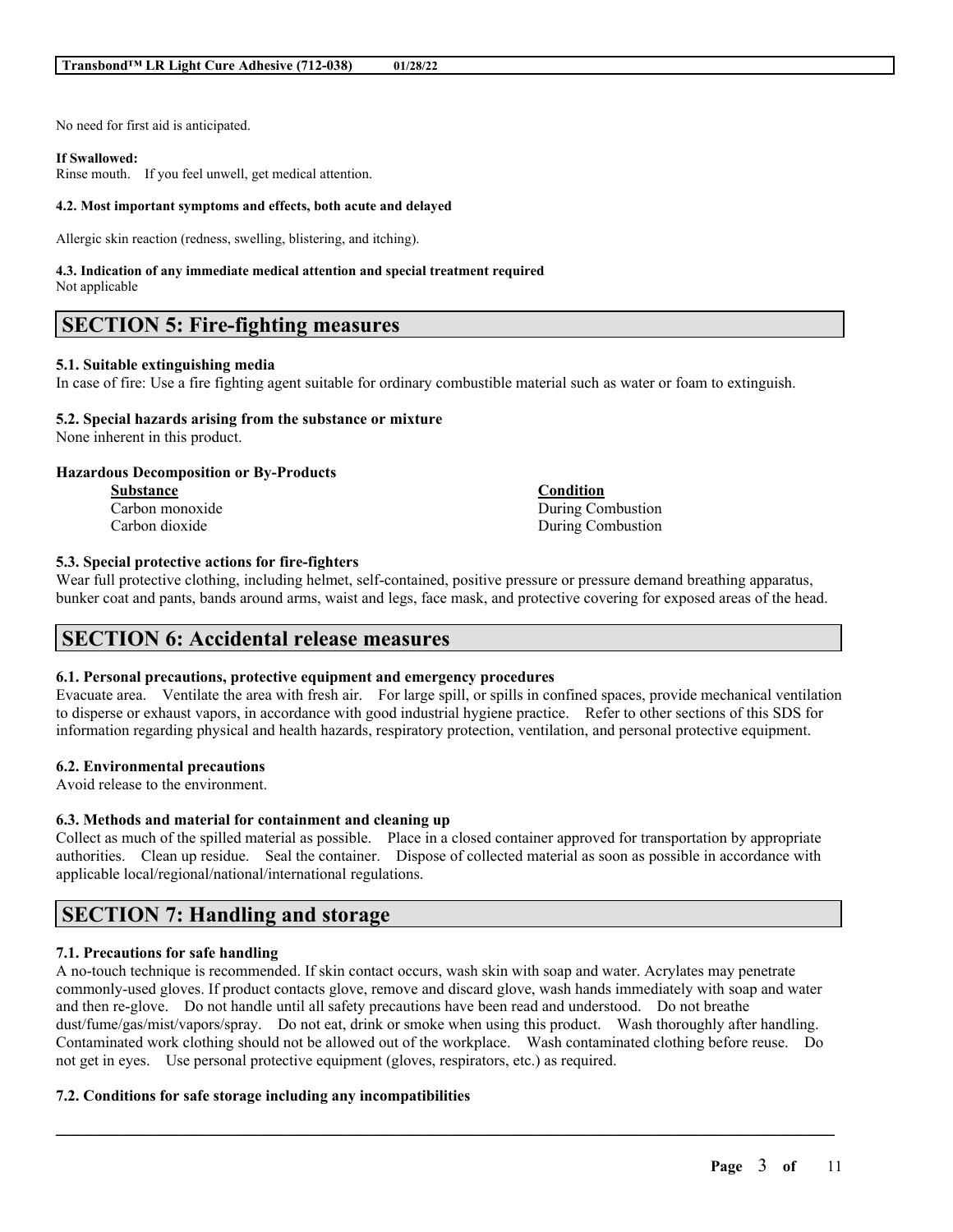No special storage requirements.

# **SECTION 8: Exposure controls/personal protection**

## **8.1. Control parameters**

## **Occupational exposure limits**

If a component is disclosed in section 3 but does not appear in the table below, an occupational exposure limit is not available for the component.

| Ingredient                | <b>C.A.S. No.</b> | <b>Agency</b> | Limit type                        | <b>Additional Comments</b> |
|---------------------------|-------------------|---------------|-----------------------------------|----------------------------|
| <b>ISILICA. AMORPHOUS</b> | 168611-44-9 IOSHA |               | TWA:20 millions of                |                            |
|                           |                   |               | particles/cu. ft.;TWA             |                            |
|                           |                   |               | concentration: $0.8 \text{ mg/m}$ |                            |

ACGIH : American Conference of Governmental Industrial Hygienists

AIHA : American Industrial Hygiene Association

CMRG : Chemical Manufacturer's Recommended Guidelines

OSHA : United States Department of Labor - Occupational Safety and Health Administration

TWA: Time-Weighted-Average

STEL: Short Term Exposure Limit

CEIL: Ceiling

### **8.2. Exposure controls**

## **8.2.1. Engineering controls**

Use in a well-ventilated area.

## **8.2.2. Personal protective equipment (PPE)**

### **Eye/face protection**

Select and use eye/face protection to prevent contact based on the results of an exposure assessment. The following eye/face protection(s) are recommended: Safety Glasses with side shields

 $\mathcal{L}_\mathcal{L} = \mathcal{L}_\mathcal{L} = \mathcal{L}_\mathcal{L} = \mathcal{L}_\mathcal{L} = \mathcal{L}_\mathcal{L} = \mathcal{L}_\mathcal{L} = \mathcal{L}_\mathcal{L} = \mathcal{L}_\mathcal{L} = \mathcal{L}_\mathcal{L} = \mathcal{L}_\mathcal{L} = \mathcal{L}_\mathcal{L} = \mathcal{L}_\mathcal{L} = \mathcal{L}_\mathcal{L} = \mathcal{L}_\mathcal{L} = \mathcal{L}_\mathcal{L} = \mathcal{L}_\mathcal{L} = \mathcal{L}_\mathcal{L}$ 

### **Skin/hand protection**

See Section 7.1 for additional information on skin protection.

### **Respiratory protection**

None required.

# **SECTION 9: Physical and chemical properties**

### **9.1. Information on basic physical and chemical properties**

| Appearance                       |                   |
|----------------------------------|-------------------|
| <b>Physical state</b>            | Solid             |
| Color                            | Off-White         |
| <b>Specific Physical Form:</b>   | Paste             |
| Odor                             | Slight Acrylate   |
| <b>Odor threshold</b>            | No Data Available |
| pН                               | Not Applicable    |
| <b>Melting point</b>             | No Data Available |
| <b>Boiling Point</b>             | Not Applicable    |
| <b>Flash Point</b>               | No flash point    |
| <b>Evaporation rate</b>          | Not Applicable    |
| <b>Flammability (solid, gas)</b> | Not Classified    |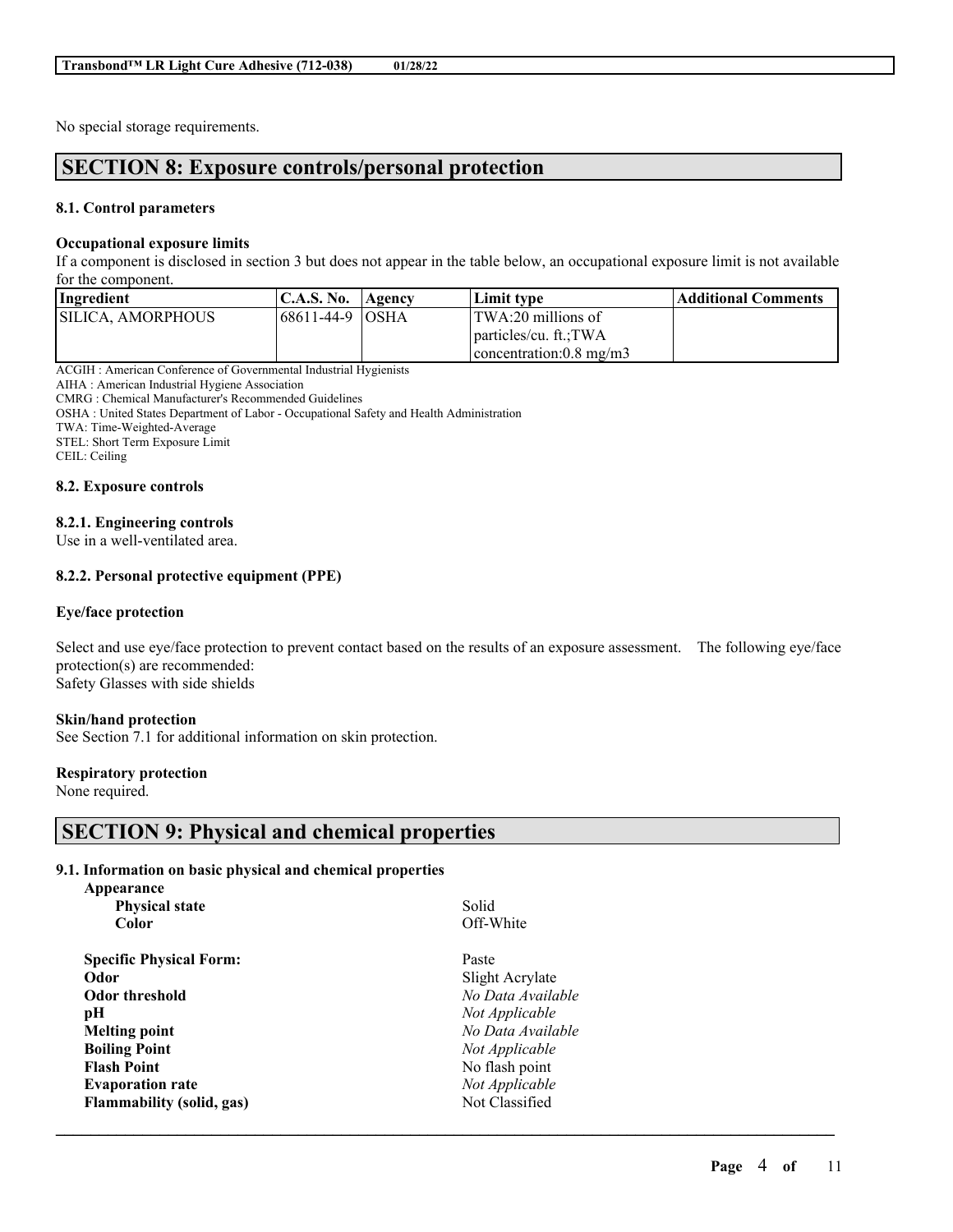| <b>Flammable Limits(LEL)</b>              | Not Applicable     |                    |
|-------------------------------------------|--------------------|--------------------|
| <b>Flammable Limits(UEL)</b>              | Not Applicable     |                    |
| <b>Vapor Pressure</b>                     | Not Applicable     |                    |
| <b>Vapor Density</b>                      | Not Applicable     |                    |
| <b>Density</b>                            | No Data Available  |                    |
| <b>Specific Gravity</b>                   | Approximately 1.95 | $[RefStd:WATER=1]$ |
| <b>Solubility in Water</b>                | Nil                |                    |
| Solubility-non-water                      | No Data Available  |                    |
| Partition coefficient: n-octanol/water    | No Data Available  |                    |
| <b>Autoignition temperature</b>           | No Data Available  |                    |
| <b>Decomposition temperature</b>          | No Data Available  |                    |
| <b>Viscosity</b>                          | Not Applicable     |                    |
| <b>Volatile Organic Compounds</b>         | No Data Available  |                    |
| <b>Percent volatile</b>                   | No Data Available  |                    |
| <b>VOC Less H2O &amp; Exempt Solvents</b> | No Data Available  |                    |
|                                           |                    |                    |

# **SECTION 10: Stability and reactivity**

# **10.1. Reactivity**

This material may be reactive with certain agents under certain conditions - see the remaining headings in this section.

# **10.2. Chemical stability**

Stable.

# **10.3. Possibility of hazardous reactions**

Hazardous polymerization will not occur.

**10.4. Conditions to avoid** Light

#### **10.5. Incompatible materials** None known.

# **10.6. Hazardous decomposition products**

None known.

Refer to section 5.2 for hazardous decomposition products during combustion.

# **SECTION 11: Toxicological information**

The information below may not be consistent with the material classification in Section 2 if specific ingredient **classifications are mandated by a competent authority. In addition, toxicological data on ingredients may not be** reflected in the material classification and/or the signs and symptoms of exposure, because an ingredient may be present below the threshold for labeling, an ingredient may not be available for exposure, or the data may not be **relevant to the material as a whole.**

**This document has been prepared in accordance with the U.S. OSHA Hazard Communication Standard, which** requires the inclusion of all known hazards of the product or ingredients regardless of the potential risk. The risks of **the hazards communicated in this document may vary depending on the potential for exposure. The information below represents toxicological information associated with the individual components of the uncured product. Once properly mixed and/or cured, the product is safe for its intended use.**

 $\mathcal{L}_\mathcal{L} = \mathcal{L}_\mathcal{L} = \mathcal{L}_\mathcal{L} = \mathcal{L}_\mathcal{L} = \mathcal{L}_\mathcal{L} = \mathcal{L}_\mathcal{L} = \mathcal{L}_\mathcal{L} = \mathcal{L}_\mathcal{L} = \mathcal{L}_\mathcal{L} = \mathcal{L}_\mathcal{L} = \mathcal{L}_\mathcal{L} = \mathcal{L}_\mathcal{L} = \mathcal{L}_\mathcal{L} = \mathcal{L}_\mathcal{L} = \mathcal{L}_\mathcal{L} = \mathcal{L}_\mathcal{L} = \mathcal{L}_\mathcal{L}$ 

**11.1. Information on Toxicological effects**

# **Substance Condition**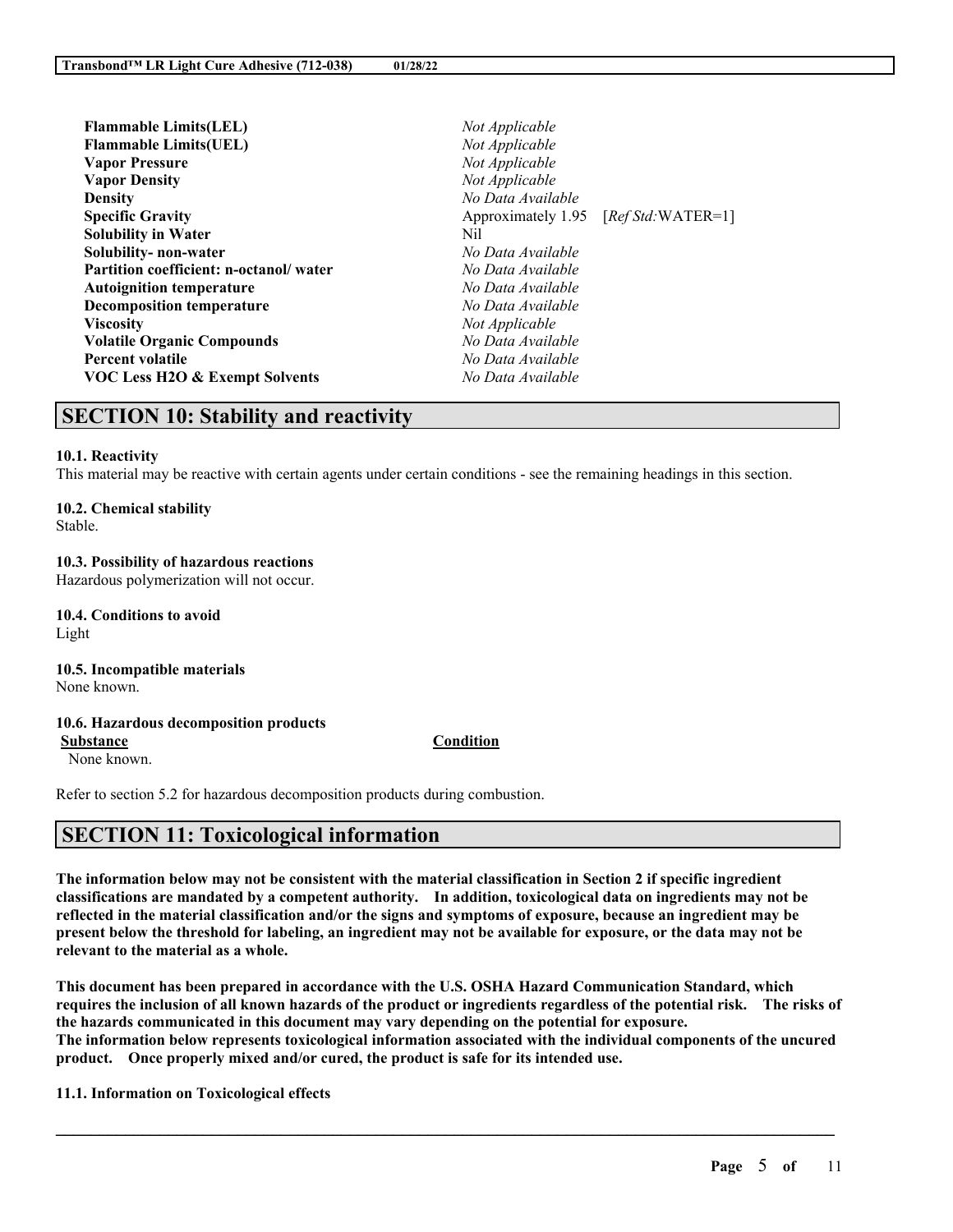## **Signs and Symptoms of Exposure**

### Based on test data and/or information on the components, this material may produce the following health effects:

#### **Inhalation:**

This product may have a characteristic odor; however, no adverse health effects are anticipated.

### **Skin Contact:**

Contact with the skin during product use is not expected to result in significant irritation. Allergic Skin Reaction (non-photo induced): Signs/symptoms may include redness, swelling, blistering, and itching.

### **Eye Contact:**

Contact with the eyes during product use is not expected to result in significant irritation.

#### **Ingestion:**

Gastrointestinal Irritation: Signs/symptoms may include abdominal pain, stomach upset, nausea, vomiting and diarrhea.

May cause additional health effects (see below).

## **Additional Health Effects:**

# **Reproductive/Developmental Toxicity:**

Contains a chemical or chemicals which can cause birth defects or other reproductive harm.

#### **Carcinogenicity:**

Exposures needed to cause the following health effect(s) are not expected during normal, intended use: Contains a chemical or chemicals which can cause cancer.

# **Toxicological Data**

If a component is disclosed in section 3 but does not appear in a table below, either no data are available for that endpoint or the data are not sufficient for classification.

# **Acute Toxicity**

| Name                                                                                                                                                                                                                                                                                                                       | Route                                 | <b>Species</b>                    | Value                                             |
|----------------------------------------------------------------------------------------------------------------------------------------------------------------------------------------------------------------------------------------------------------------------------------------------------------------------------|---------------------------------------|-----------------------------------|---------------------------------------------------|
| Overall product                                                                                                                                                                                                                                                                                                            | Ingestion                             |                                   | No data available; calculated $ATE > 5,000$ mg/kg |
| <b>Silane Treated Ouartz</b>                                                                                                                                                                                                                                                                                               | Dermal                                |                                   | LD50 estimated to be $> 5,000$ mg/kg              |
| <b>Silane Treated Ouartz</b>                                                                                                                                                                                                                                                                                               | Ingestion                             |                                   | LD50 estimated to be $> 5,000$ mg/kg              |
| Bisphenol A Diglycidyl Ether Dimethacrylate (BISGMA)                                                                                                                                                                                                                                                                       | Dermal                                | Professio<br>nal<br>judgeme<br>nt | LD50 estimated to be $>$ 5,000 mg/kg              |
| Bisphenol A Diglycidyl Ether Dimethacrylate (BISGMA)                                                                                                                                                                                                                                                                       | Ingestion                             | Rat                               | $LD50 > 11,700$ mg/kg                             |
| Triethylene Glycol Dimethacrylate (TEGDMA)                                                                                                                                                                                                                                                                                 | Dermal                                | Professio<br>nal<br>judgeme<br>nt | LD50 estimated to be $> 5,000$ mg/kg              |
| Triethylene Glycol Dimethacrylate (TEGDMA)                                                                                                                                                                                                                                                                                 | Ingestion                             | Rat                               | $10,837$ mg/kg<br>LD50                            |
| Silane Treated Silica                                                                                                                                                                                                                                                                                                      | Dermal                                | Rabbit                            | $LD50 > 5,000$ mg/kg                              |
| Silane Treated Silica                                                                                                                                                                                                                                                                                                      | Inhalation-<br>Dust/Mist<br>(4 hours) | Rat                               | $LC50 > 0.691$ mg/l                               |
| Silane Treated Silica                                                                                                                                                                                                                                                                                                      | Ingestion                             | Rat                               | $LD50 > 5,110$ mg/kg                              |
| N,N-DIMETHYLBENZOCAINE                                                                                                                                                                                                                                                                                                     | Dermal                                | Rat                               | $LD50 > 2,000$ mg/kg                              |
| N,N-DIMETHYLBENZOCAINE<br>$\mathbf{r}$ and $\mathbf{r}$ and $\mathbf{r}$ and $\mathbf{r}$ and $\mathbf{r}$ and $\mathbf{r}$ and $\mathbf{r}$ and $\mathbf{r}$ and $\mathbf{r}$ and $\mathbf{r}$ and $\mathbf{r}$ and $\mathbf{r}$ and $\mathbf{r}$ and $\mathbf{r}$ and $\mathbf{r}$ and $\mathbf{r}$ and $\mathbf{r}$ and | Ingestion                             | Rat                               | $LD50 > 2,000$ mg/kg                              |

 $\mathcal{L}_\mathcal{L} = \mathcal{L}_\mathcal{L} = \mathcal{L}_\mathcal{L} = \mathcal{L}_\mathcal{L} = \mathcal{L}_\mathcal{L} = \mathcal{L}_\mathcal{L} = \mathcal{L}_\mathcal{L} = \mathcal{L}_\mathcal{L} = \mathcal{L}_\mathcal{L} = \mathcal{L}_\mathcal{L} = \mathcal{L}_\mathcal{L} = \mathcal{L}_\mathcal{L} = \mathcal{L}_\mathcal{L} = \mathcal{L}_\mathcal{L} = \mathcal{L}_\mathcal{L} = \mathcal{L}_\mathcal{L} = \mathcal{L}_\mathcal{L}$ 

 $ATE = acute$  toxicity estimate

### **Skin Corrosion/Irritation**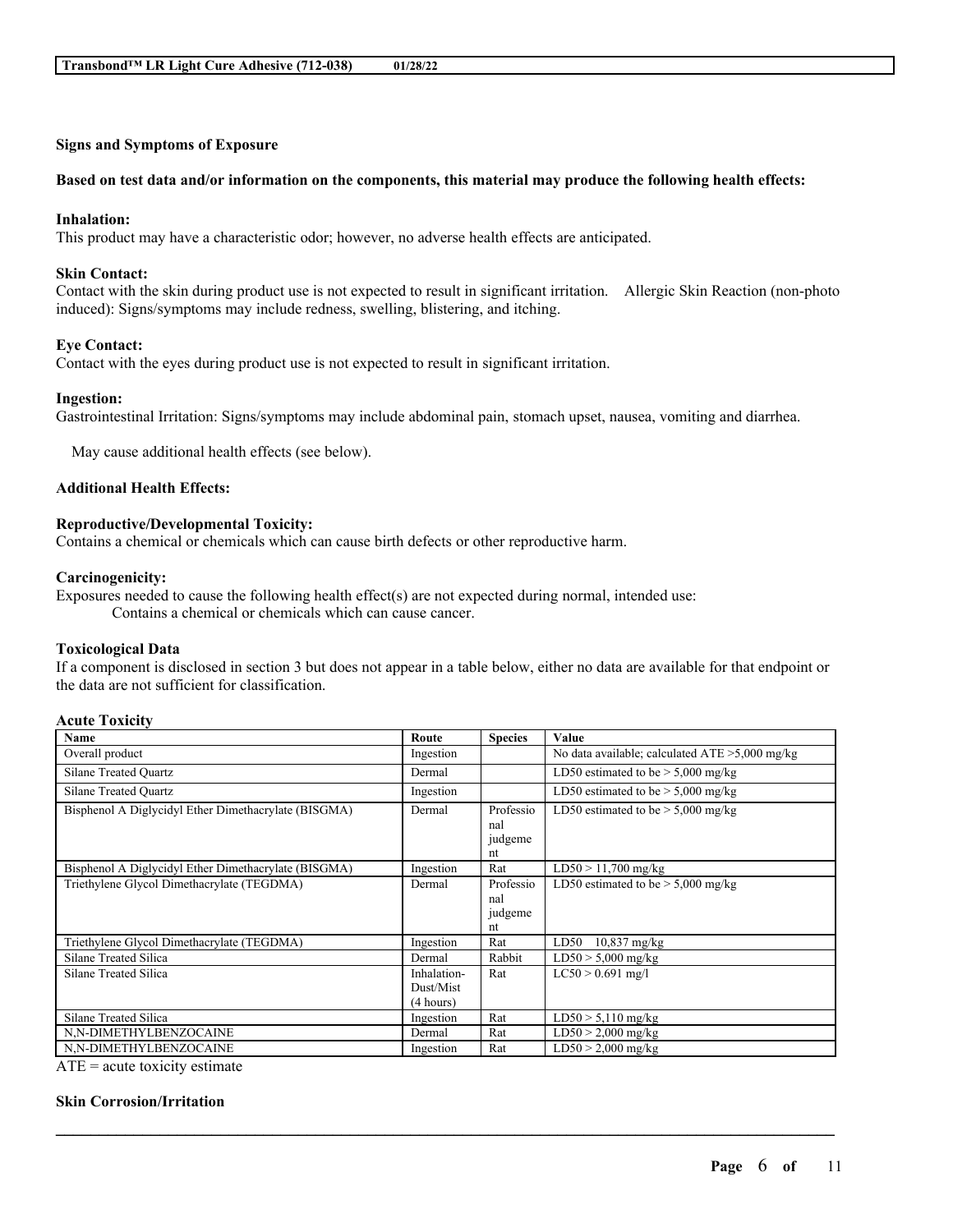| Name                                                 | <b>Species</b> | Value                     |
|------------------------------------------------------|----------------|---------------------------|
|                                                      |                |                           |
| Silane Treated Ouartz                                | Professio      | No significant irritation |
|                                                      | nal            |                           |
|                                                      | judgeme        |                           |
|                                                      | nt             |                           |
| Bisphenol A Diglycidyl Ether Dimethacrylate (BISGMA) | Rabbit         | No significant irritation |
| Triethylene Glycol Dimethacrylate (TEGDMA)           | Guinea         | Mild irritant             |
|                                                      | pig            |                           |
| Silane Treated Silica                                | Rabbit         | No significant irritation |
| N,N-DIMETHYLBENZOCAINE                               | Rabbit         | No significant irritation |

## **Serious Eye Damage/Irritation**

| Name                                                 | <b>Species</b> | Value                     |
|------------------------------------------------------|----------------|---------------------------|
|                                                      |                |                           |
| Bisphenol A Diglycidyl Ether Dimethacrylate (BISGMA) | In vitro       | No significant irritation |
|                                                      | data           |                           |
| Triethylene Glycol Dimethacrylate (TEGDMA)           | Professio      | Moderate irritant         |
|                                                      | nal            |                           |
|                                                      | judgeme        |                           |
|                                                      | nt             |                           |
| Silane Treated Silica                                | Rabbit         | No significant irritation |
| N,N-DIMETHYLBENZOCAINE                               | Rabbit         | No significant irritation |

# **Skin Sensitization**

| Name                                                 | <b>Species</b> | Value          |
|------------------------------------------------------|----------------|----------------|
| Bisphenol A Diglycidyl Ether Dimethacrylate (BISGMA) | Mouse          | Not classified |
| Triethylene Glycol Dimethacrylate (TEGDMA)           | Human          | Sensitizing    |
|                                                      | and            |                |
|                                                      | animal         |                |
| Silane Treated Silica                                | Human          | Not classified |
|                                                      | and            |                |
|                                                      | animal         |                |
| N,N-DIMETHYLBENZOCAINE                               |                | Not classified |

# **Respiratory Sensitization**

For the component/components, either no data are currently available or the data are not sufficient for classification.

## **Germ Cell Mutagenicity**

| Name                                                 | Route    | Value                                                                           |
|------------------------------------------------------|----------|---------------------------------------------------------------------------------|
|                                                      |          |                                                                                 |
| Silane Treated Ouartz                                | In Vitro | Some positive data exist, but the data are not<br>sufficient for classification |
| Silane Treated Ouartz                                | In vivo  | Some positive data exist, but the data are not<br>sufficient for classification |
| Bisphenol A Diglycidyl Ether Dimethacrylate (BISGMA) | In Vitro | Not mutagenic                                                                   |
| Triethylene Glycol Dimethacrylate (TEGDMA)           | In Vitro | Some positive data exist, but the data are not<br>sufficient for classification |
| Silane Treated Silica                                | In Vitro | Not mutagenic                                                                   |
| N,N-DIMETHYLBENZOCAINE                               | In vivo  | Not mutagenic                                                                   |
| N,N-DIMETHYLBENZOCAINE                               | In Vitro | Some positive data exist, but the data are not<br>sufficient for classification |

# **Carcinogenicity**

| Name                                       | Route      | <b>Species</b> | Value                                          |
|--------------------------------------------|------------|----------------|------------------------------------------------|
| Silane Treated Ouartz                      | Inhalation | Human          | Carcinogenic                                   |
|                                            |            | and            |                                                |
|                                            |            | animal         |                                                |
| Triethylene Glycol Dimethacrylate (TEGDMA) | Dermal     | Mouse          | Not carcinogenic                               |
| Silane Treated Silica                      | <b>Not</b> | Mouse          | Some positive data exist, but the data are not |
|                                            | Specified  |                | sufficient for classification                  |

 $\mathcal{L}_\mathcal{L} = \mathcal{L}_\mathcal{L} = \mathcal{L}_\mathcal{L} = \mathcal{L}_\mathcal{L} = \mathcal{L}_\mathcal{L} = \mathcal{L}_\mathcal{L} = \mathcal{L}_\mathcal{L} = \mathcal{L}_\mathcal{L} = \mathcal{L}_\mathcal{L} = \mathcal{L}_\mathcal{L} = \mathcal{L}_\mathcal{L} = \mathcal{L}_\mathcal{L} = \mathcal{L}_\mathcal{L} = \mathcal{L}_\mathcal{L} = \mathcal{L}_\mathcal{L} = \mathcal{L}_\mathcal{L} = \mathcal{L}_\mathcal{L}$ 

# **Reproductive Toxicity**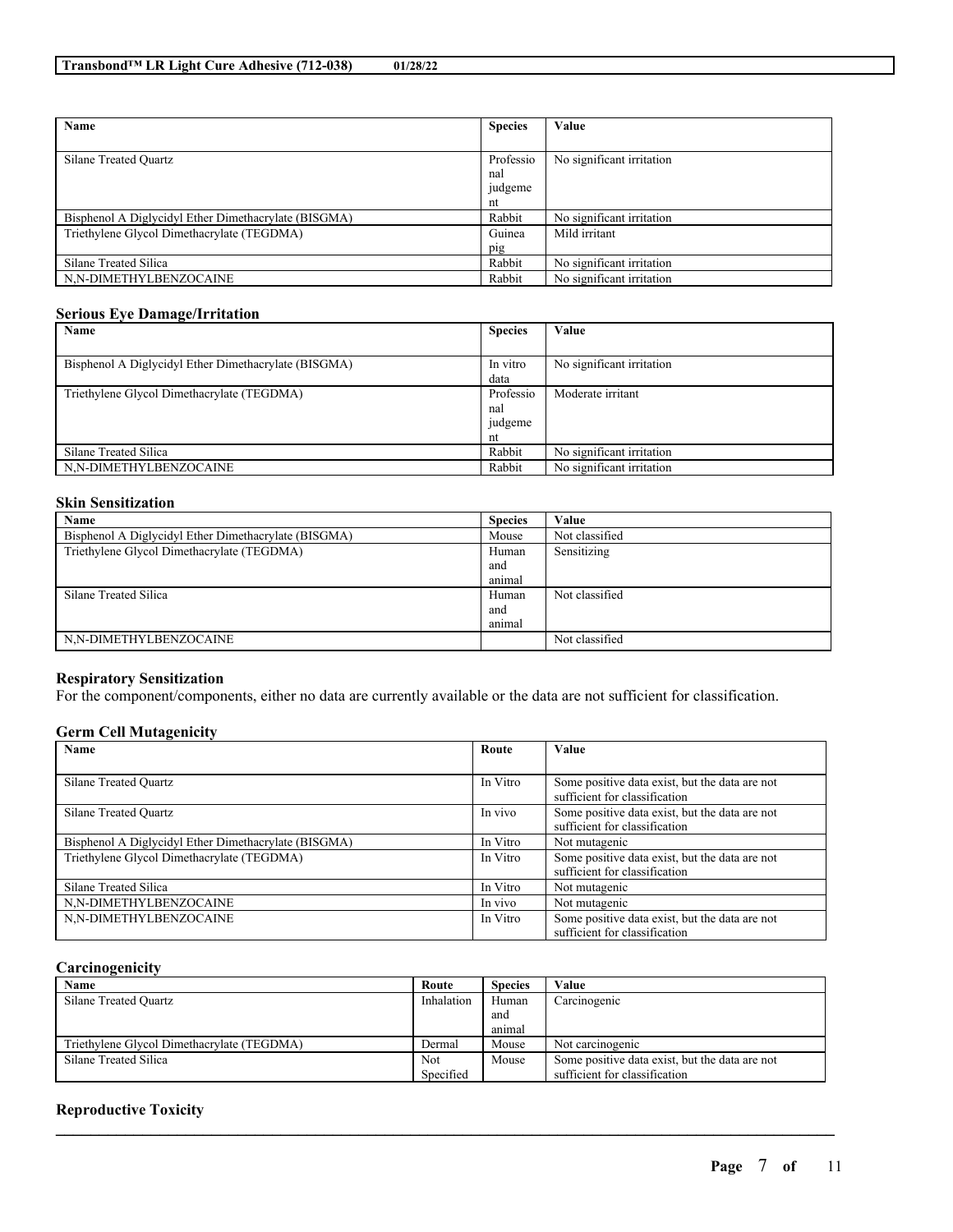| <b>Name</b>                       | Route     | Value                                  | <b>Species</b> | <b>Test Result</b> | <b>Exposure</b> |
|-----------------------------------|-----------|----------------------------------------|----------------|--------------------|-----------------|
|                                   |           |                                        |                |                    | <b>Duration</b> |
| Bisphenol A Diglycidyl Ether      | Ingestion | Not classified for development         | Rat            | <b>NOAEL 1,000</b> | during          |
| Dimethacrylate (BISGMA)           |           |                                        |                | mg/kg/day          | gestation       |
| Triethylene Glycol Dimethacrylate | Ingestion | Not classified for female reproduction | Mouse          | <b>NOAEL1</b>      | 1 generation    |
| (TEGDMA)                          |           |                                        |                | mg/kg/day          |                 |
| Triethylene Glycol Dimethacrylate | Ingestion | Not classified for male reproduction   | Mouse          | NOAEL <sub>1</sub> | generation      |
| (TEGDMA)                          |           |                                        |                | mg/kg/day          |                 |
| Triethylene Glycol Dimethacrylate | Ingestion | Not classified for development         | Mouse          | <b>NOAEL1</b>      | generation      |
| (TEGDMA)                          |           |                                        |                | mg/kg/day          |                 |
| Silane Treated Silica             | Ingestion | Not classified for female reproduction | Rat            | <b>NOAEL 509</b>   | generation      |
|                                   |           |                                        |                | mg/kg/day          |                 |
| Silane Treated Silica             | Ingestion | Not classified for male reproduction   | Rat            | <b>NOAEL 497</b>   | generation      |
|                                   |           |                                        |                | mg/kg/day          |                 |
| Silane Treated Silica             | Ingestion | Not classified for development         | Rat            | <b>NOAEL 1,350</b> | during          |
|                                   |           |                                        |                | mg/kg/day          | organogenesi    |
|                                   |           |                                        |                |                    | S               |
| N,N-DIMETHYLBENZOCAINE            | Ingestion | Not classified for female reproduction | Rat            | <b>NOAEL 600</b>   | premating       |
|                                   |           |                                        |                | mg/kg/day          | into lactation  |
| N,N-DIMETHYLBENZOCAINE            | Ingestion | Not classified for development         | Rat            | <b>NOAEL 50</b>    | premating       |
|                                   |           |                                        |                | mg/kg/day          | into lactation  |
| N,N-DIMETHYLBENZOCAINE            | Ingestion | Toxic to male reproduction             | Rat            | NOAEL 50           | 53 days         |
|                                   |           |                                        |                | mg/kg/day          |                 |

## **Reproductive and/or Developmental Effects**

# **Target Organ(s)**

# **Specific Target Organ Toxicity - single exposure**

For the component/components, either no data are currently available or the data are not sufficient for classification.

## **Specific Target Organ Toxicity - repeated exposure**

| Name                                                       | Route     | <b>Target Organ(s)</b>                                                                                                                                                                                                                                                      | Value                                                                              | <b>Species</b> | <b>Test Result</b>                 | <b>Exposure</b><br><b>Duration</b> |
|------------------------------------------------------------|-----------|-----------------------------------------------------------------------------------------------------------------------------------------------------------------------------------------------------------------------------------------------------------------------------|------------------------------------------------------------------------------------|----------------|------------------------------------|------------------------------------|
| <b>Silane Treated Ouartz</b><br>Inhalation                 |           | silicosis                                                                                                                                                                                                                                                                   | Causes damage to organs through<br>prolonged or repeated exposure                  | Human          | <b>NOAEL Not</b><br>available      | occupational<br>exposure           |
| Bisphenol A Diglycidyl<br>Ether Dimethacrylate<br>(BISGMA) | Ingestion | endocrine system  <br>hematopoietic<br>system   liver   heart<br>skin<br>gastrointestinal tract<br>bone, teeth, nails,<br>and/or hair  <br>immune system  <br>muscles   nervous<br>system   eyes  <br>kidney and/or<br>bladder   respiratory<br>system   vascular<br>system | Not classified                                                                     | Rat            | <b>NOAEL</b><br>1,000<br>mg/kg/day | 90 days                            |
| Triethylene Glycol<br>Dimethacrylate<br>(TEGDMA)           | Dermal    | kidney and/or<br>bladder   blood                                                                                                                                                                                                                                            | Not classified                                                                     | Mouse          | <b>NOAEL 833</b><br>mg/kg/day      | 78 weeks                           |
| Silane Treated Silica<br>Inhalation                        |           | respiratory system  <br>silicosis                                                                                                                                                                                                                                           | Not classified                                                                     | Human          | <b>NOAEL Not</b><br>available      | occupational<br>exposure           |
| $N.N-$<br><b>DIMETHYLBENZOCAIN</b><br>E                    | Ingestion | hematopoietic<br>system                                                                                                                                                                                                                                                     | Some positive data exist, but the<br>data are not sufficient for<br>classification | Rat            | <b>NOAEL 74</b><br>mg/kg/day       | 28 days                            |
| $N.N-$<br><b>DIMETHYLBENZOCAIN</b><br>E                    | Ingestion | liver   heart  <br>endocrine system  <br>gastrointestinal tract<br>bone, teeth, nails,<br>and/or hair  <br>immune system  <br>muscles   nervous                                                                                                                             | Not classified                                                                     | Rat            | <b>NOAEL 900</b><br>mg/kg/day      | $28$ days                          |

 $\mathcal{L}_\mathcal{L} = \mathcal{L}_\mathcal{L} = \mathcal{L}_\mathcal{L} = \mathcal{L}_\mathcal{L} = \mathcal{L}_\mathcal{L} = \mathcal{L}_\mathcal{L} = \mathcal{L}_\mathcal{L} = \mathcal{L}_\mathcal{L} = \mathcal{L}_\mathcal{L} = \mathcal{L}_\mathcal{L} = \mathcal{L}_\mathcal{L} = \mathcal{L}_\mathcal{L} = \mathcal{L}_\mathcal{L} = \mathcal{L}_\mathcal{L} = \mathcal{L}_\mathcal{L} = \mathcal{L}_\mathcal{L} = \mathcal{L}_\mathcal{L}$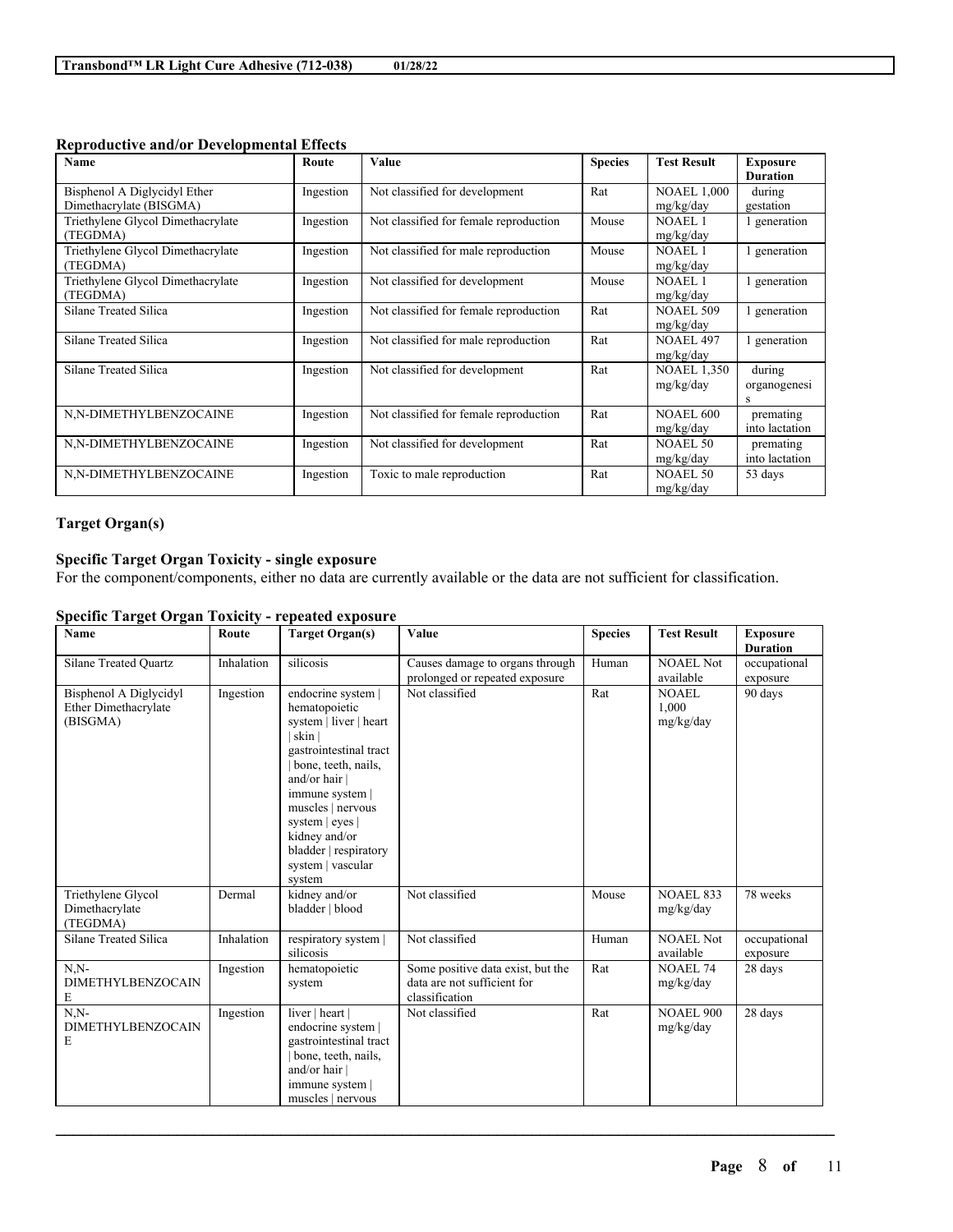| system   eyes  <br>kidney and/or<br>bladder   respiratory<br>system   vascular |  |
|--------------------------------------------------------------------------------|--|
| system                                                                         |  |

## **Aspiration Hazard**

For the component/components, either no data are currently available or the data are not sufficient for classification.

### Please contact the address or phone number listed on the first page of the SDS for additional toxicological information **on this material and/or its components.**

# **SECTION 12: Ecological information**

## **Ecotoxicological information**

Please contact the address or phone number listed on the first page of the SDS for additional ecotoxicological information on this material and/or its components.

# **Chemical fate information**

Please contact the address or phone number listed on the first page of the SDS for additional chemical fate information on this material and/or its components.

# **SECTION 13: Disposal considerations**

## **13.1. Disposal methods**

Dispose of contents/ container in accordance with the local/regional/national/international regulations.

Dispose of completely cured (or polymerized) material in a permitted industrial waste facility. As a disposal alternative, incinerate uncured product in a permitted waste incineration facility. If no other disposal options are available, waste product that has been completely cured or polymerized may be placed in a landfill properly designed for industrial waste.

# **EPA Hazardous Waste Number (RCRA):** Not regulated

# **SECTION 14: Transport Information**

Not regulated per U.S. DOT, IATA or IMO.

These transportation classifications are provided as a customer service. As the shipper YOU remain responsible for complying with all applicable laws and regulations, including proper transportation classification and packaging. 3M transportation classifications are based on product formulation, packaging, 3M policies and 3M understanding of applicable current regulations. 3M does not guarantee the accuracy of this classification information. This information applies only to transportation classification and not the packaging, labeling, or marking requirements. The original 3M package is certified for U.S. ground shipment only. If you are shipping by air or ocean, the package may not meet applicable regulatory requirements.

 $\mathcal{L}_\mathcal{L} = \mathcal{L}_\mathcal{L} = \mathcal{L}_\mathcal{L} = \mathcal{L}_\mathcal{L} = \mathcal{L}_\mathcal{L} = \mathcal{L}_\mathcal{L} = \mathcal{L}_\mathcal{L} = \mathcal{L}_\mathcal{L} = \mathcal{L}_\mathcal{L} = \mathcal{L}_\mathcal{L} = \mathcal{L}_\mathcal{L} = \mathcal{L}_\mathcal{L} = \mathcal{L}_\mathcal{L} = \mathcal{L}_\mathcal{L} = \mathcal{L}_\mathcal{L} = \mathcal{L}_\mathcal{L} = \mathcal{L}_\mathcal{L}$ 

# **SECTION 15: Regulatory information**

# **15.1. US Federal Regulations**

Contact 3M for more information.

# **EPCRA 311/312 Hazard Classifications:**

# **Physical Hazards**

Not applicable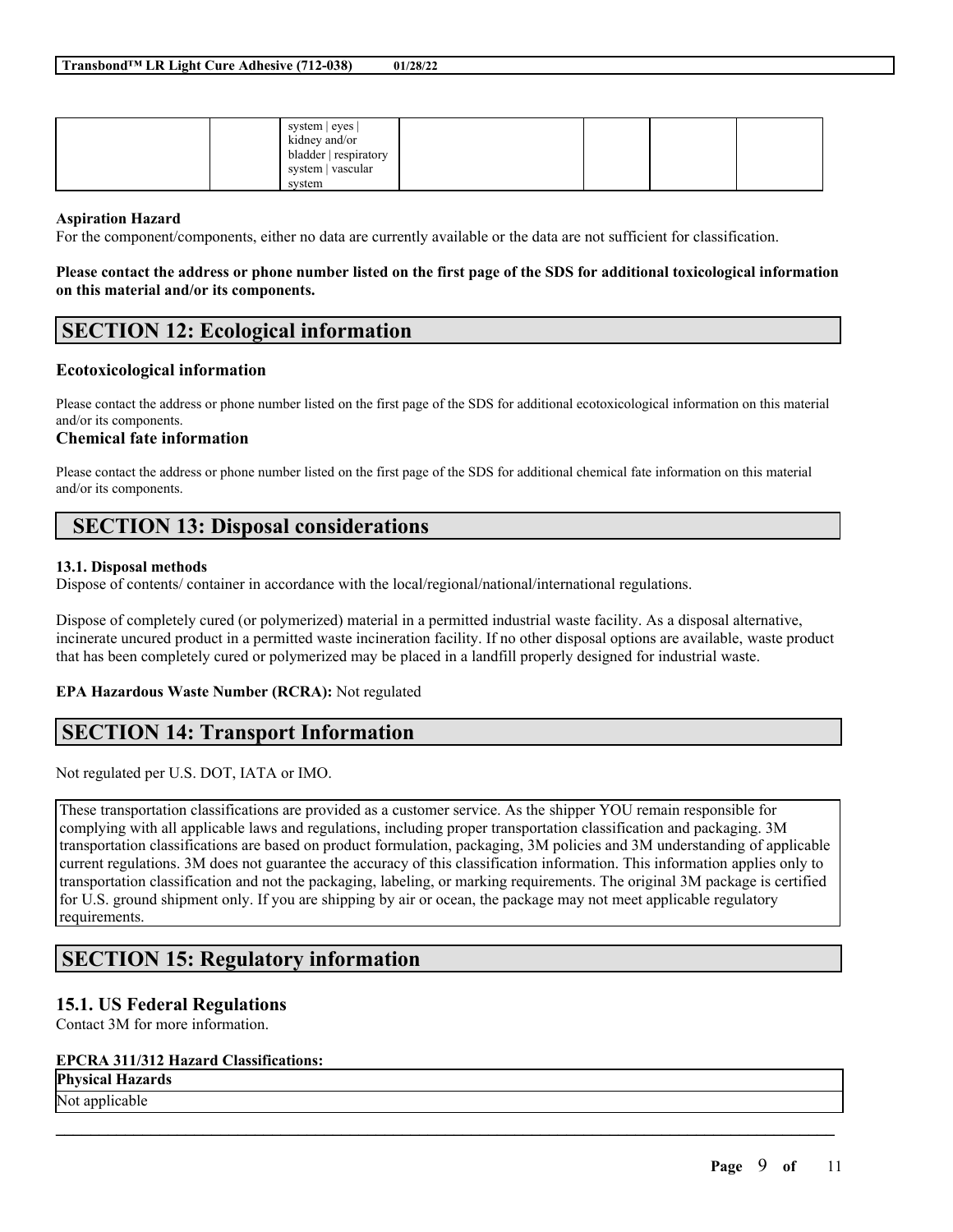| <b>Health Hazards</b>             |
|-----------------------------------|
| Reproductive toxicity             |
| Respiratory or Skin Sensitization |

# **15.2. State Regulations**

Contact 3M for more information.

# **15.3. Chemical Inventories**

The components of this material are in compliance with the provisions of Australia National Industrial Chemical Notification and Assessment Scheme (NICNAS). Certain restrictions may apply. Contact the selling division for additional information.

The components of this product are in compliance with the new substance notification requirements of CEPA.

The components of this material are in compliance with the China "Measures on Environmental Management of New Chemical Substance". Certain restrictions may apply. Contact the selling division for additional information.

The components of this material are in compliance with the provisions of the Korean Toxic Chemical Control Law. Certain restrictions may apply. Contact the selling division for additional information.

The components of this material are in compliance with the provisions of Japan Chemical Substance Control Law. Certain restrictions may apply. Contact the selling division for additional information.

The components of this material are in compliance with the provisions of Philippines RA 6969 requirements. Certain restrictions may apply. Contact the selling division for additional information.

This material contains one or more substances not listed on the TSCA Inventory. Commercial use of this material is regulated by the FDA.

Contact 3M for more information.

# **15.4. International Regulations**

Contact 3M for more information.

**This SDS has been prepared to meet the U.S. OSHA Hazard Communication Standard, 29 CFR 1910.1200.**

# **SECTION 16: Other information**

### **NFPA Hazard Classification**

**Health:** 2 **Flammability:** 1 **Instability:** 0 **Special Hazards:** None

National Fire Protection Association (NFPA) hazard ratings are designed for use by emergency response personnel to address the hazards that are presented by short-term, acute exposure to a material under conditions of fire, spill, or similar emergencies. Hazard ratings are primarily based on the inherent physical and toxic properties of the material but also include the toxic properties of combustion or decomposition products that are known to be generated in significant quantities.

| <b>Document Group:</b> | 11-9681-5 | <b>Version Number:</b>  | 9.01     |
|------------------------|-----------|-------------------------|----------|
| <b>Issue Date:</b>     | 01/28/22  | <b>Supercedes Date:</b> | 07/07/20 |

DISCLAIMER: The information in this Safety Data Sheet (SDS) is believed to be correct as of the date issued. 3M MAKES NO WARRANTIES, EXPRESSED OR IMPLIED, INCLUDING, BUT NOT LIMITED TO, ANY IMPLIED WARRANTY OF MERCHANTABILITY OR FITNESS FOR A PARTICULAR PURPOSE OR COURSE OF PERFORMANCE OR USAGE OF TRADE. User is responsible for determining whether the 3M product is fit for a particular purpose and suitable for user's method of use or application. Given the variety of factors that can affect the use and application of a 3M product,

 $\mathcal{L}_\mathcal{L} = \mathcal{L}_\mathcal{L} = \mathcal{L}_\mathcal{L} = \mathcal{L}_\mathcal{L} = \mathcal{L}_\mathcal{L} = \mathcal{L}_\mathcal{L} = \mathcal{L}_\mathcal{L} = \mathcal{L}_\mathcal{L} = \mathcal{L}_\mathcal{L} = \mathcal{L}_\mathcal{L} = \mathcal{L}_\mathcal{L} = \mathcal{L}_\mathcal{L} = \mathcal{L}_\mathcal{L} = \mathcal{L}_\mathcal{L} = \mathcal{L}_\mathcal{L} = \mathcal{L}_\mathcal{L} = \mathcal{L}_\mathcal{L}$